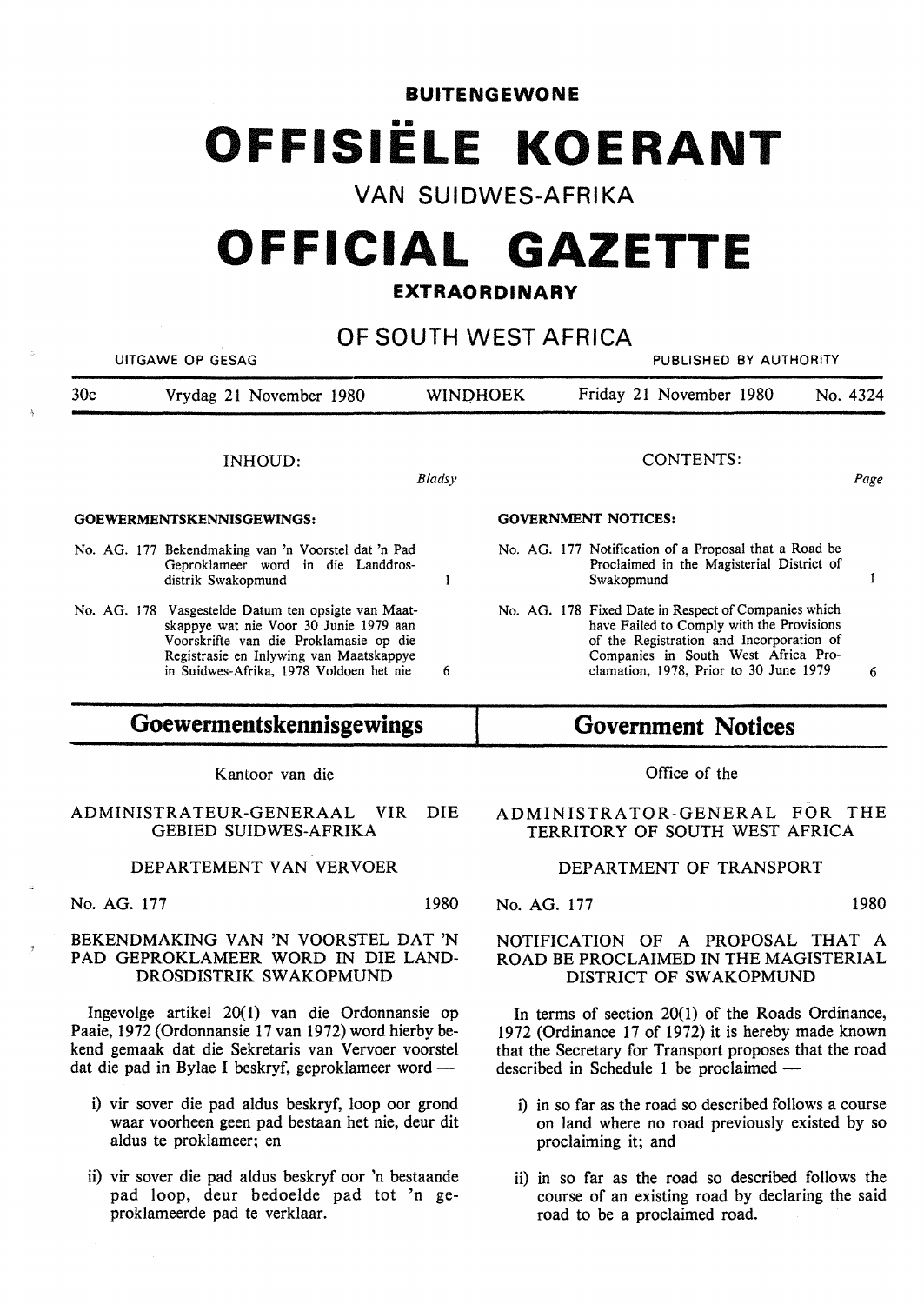Verder word hierby bekend gemaak dat die Sekretaris van Vervoer van voorneme is om by die Administrateur-generaal aan te beveel om -

- i) die pad aldus beskryf kragtens artikel 23(1) van genoemde Ordonnansie tot grootpad te verklaar; en
- ii) kragtens artikel 3 van genoemde Ordonnansie te bepaal dat die grense van die padreserwe van die Pad aldus beskryf, geleë sal wees op die plekke voorgestel deur die koordinate in Bylae II vermeld.

'n Sketskaart (No P869) van die betrokke streek waarop die pad aldus beskryf en ander geproklameerde paaie in daardie streek aangetoon word, sal vir die volle tydperk van dertig dae hieronder vermeld gedurende gewone kantoor ure by die kantore van die Sekretaris van Vervoer, Windhoek en die Paaiesuperintendent, Usakos, ter insae lê.

Iedereen wat enige beswaar teen bogemelde voorstel het, word hierby ingevolge artikel 20(3) van genoemde Ordonnansie aangesê om sy beswaar, met die gronde waarop dit gebaseer is duidelik en in besonderhede daarin uiteengesit, skriftelik binne dertig dae vanaf die datum van publikasie hiervan by die Sekretaris van Vervoer, Privaatsak 12005, Ausspannplatz, 9000, in te dien.

#### BYLAE I

Algemeen noordwaarts vanaf 'n punt (J op sketskaart P869) op die grenslyn van die dorp Swakopmund, oor Erf 2805 en Restant van Plaas 126 gesamentlik, tot op 'n punt (I op sketskaart P869) op laasgenoemde plaas; van daar oor die plase Restant van Plaas 126, Restant van Gedeelte B van Swakopmund Dorp en Dorpsgronde 41, myngebied Panther 36 (B18/57) wat op Swakopmund Dorp en Dorpsgronde 41 geleë is, myngebied Panther 36 (B $18/57$ ) wat op staatsgrond gelee is, Staatsgrond, Plaas 134, Staatsgrond, myngebied Panther 36 (B18/57) wat op Staatsgrond gelee is en Staatsgrond tot op 'n punt (F op sketskaart P869) op die suidelike grenslyn van die Buitestedelike gebied van Wlotzka's Baken; van daar oor die Buitestedelike gebied van Wlotzka's Baken tot op punt (E op sketskaart P869) op die noordelike grenslyn van laasgenoemde, Buitestedelike gebied; van daar oor die plaas Staatsgrnnd tot op 'n punt (D op sketskaart P869) op die suidelike grenslyn van die Buitestedelike gebied van Hentiesbaai: van daar oor die plaas Hentiesbaai Dorpsgronde 133 in die Buitestedelike gebied van Hentiesbaai tot op 'n punt (C3 op sketskaart P869) op grootpad 44 op laasgenoemde plaas (J-I-Hl-H2-H3-G2-Gl-G-K-F-E-D-C3 op sketskaart P869).

It is hereby further made known that the Secretary for Transport intents to recommend to the Administra $tor$ -General to  $-$ 

- i) declare the road so described under section 23(1) of the said Ordinance to be a main road; and
- ii) determine under section 3 of the said Ordinance that the boundaries of the road reserve of the road so described shall be situated at the places indicated by the co-ordinates stated in Schedule II.

A sketch-map (No. P869) of the area concerned on which the road so described and other proclaimed roads in that area are shown shall, for the full period of thirty days mentioned hereinafter, lie open to inspection at the offices of the Secretary for Transport, Windhoek, and the Roads Superintendent, Usakos during normal office hours.

Every person having any objection to the abovementioned proposal is hereby commanded in terms of section 20(3) of the said Ordinance to lodge his objection, with the grounds upon which it is based clearly and specifically stated therein, with the Secretary for Transport, Private Bag 12005, Ausspannplatz, 9000, in writing within thirty days from the date of publication hereof.

#### SCHEDULE I

Generally northwards from a point (J on sketch-map P869) on the boundary of the Swakopmund Town across Erf 2805 and Remainder of Farm 126 jointly to a point (I on sketch-map P869) on the last-mentioned farm; thence across the farms Remainder of Farm 126, Remainder of Portion B of Swakopmund Town and Townlands 41, mining area Panther 36 (818/57) which is situated on Swakopmund Town and Townlands 41, mining area Panther 36 (B18/57) which is situated on State land, State Land, Farm 134, State Land, mining area Panther 36 (B $18/57$ ) which is situated on State Land, to a point (F on sketch-map P869) on the southern boundary of the Peri-urban area of Wlotzkas Baken; thence across the Peri-urban area of Wlotzkas-Baken to a point (E on sketch-map P869) on the northern boundary of the last-mentioned Peri-urban area; thence across the farm State Land to a point (Don sketch-map P869) on the southern boundary of the Periurban area of Henties Bay; thence across the farm Henties Bay Townlands 133 in the Peri-urban area of Henties Bay to a point (C3 on sketch-map P869) on main road 44 on last-mentioned farm (J-I-Hl-H2-H3-G2-Gl-G-K-F-E-D-C3 on sketch-map P869).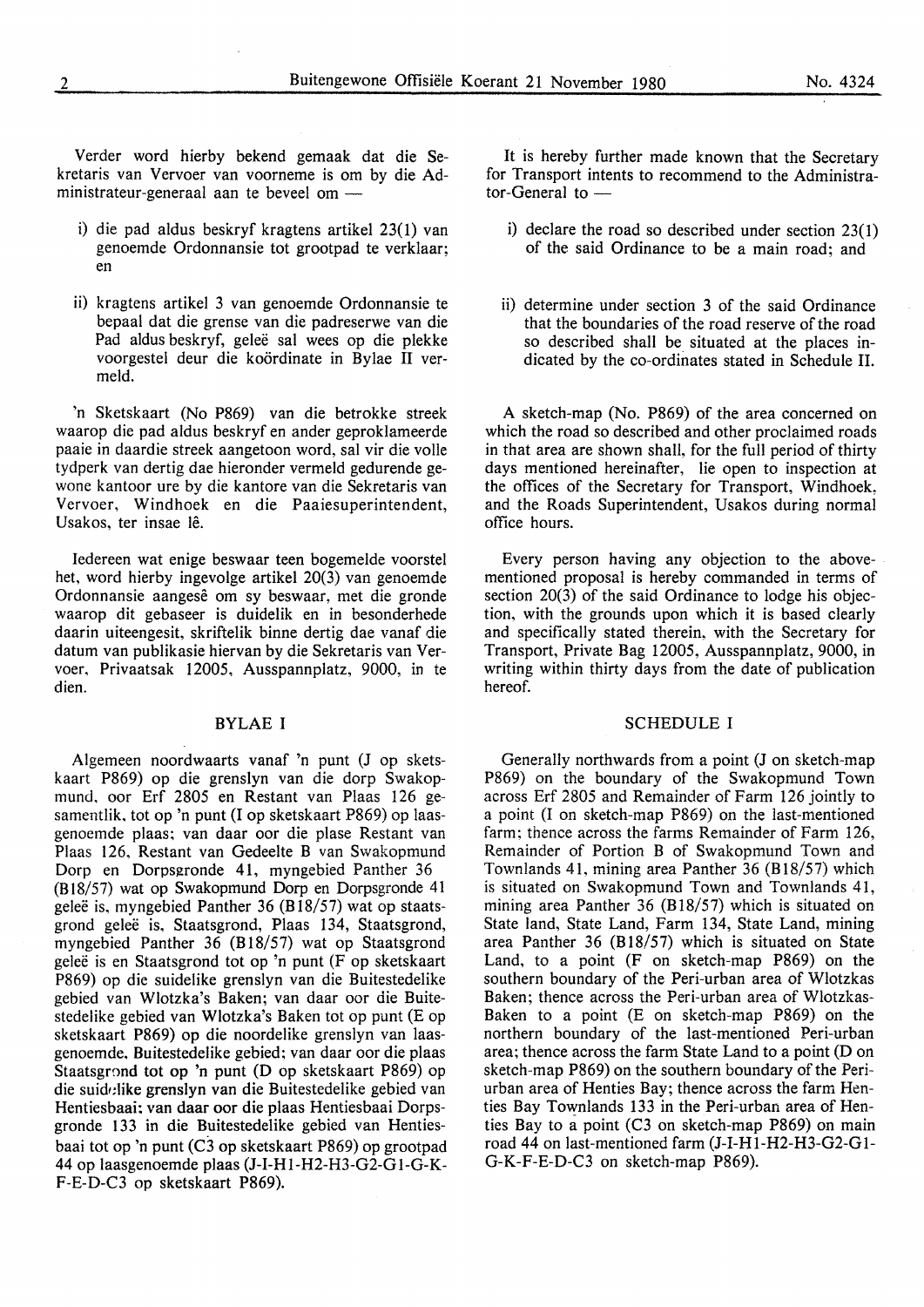LO/22/15 - stelsel wat die padreserwegrense van die LO 22/15 system which indicate the road reserve boun-Voorgestelde pad aantoon is hieronder uiteengesit en op daries of the proposed road are set out hereunder and sketskaart P869 aangetoon. sketskaart P869 aangetoon.

#### BYLAE II SCHEDULE II

Die Koördinate gemeet in meters volgens die The co-ordinates measured in metres according to the

#### LINKER PADRESERWEGRENS LEFT ROAD RESERVE BOUNDARY

| <b>PUNT</b>      | y-KOÖRDINAAT | x-KOÖRDINAAT | <b>POINT</b>     | y-CO-ORDINATE | x-CO-ORDINATE |
|------------------|--------------|--------------|------------------|---------------|---------------|
| L45A             | $+48$ 179,50 | $+73980,00$  | L45A             | $+48$ 179,50  | $+73980,00$   |
| L46              | $+48$ 181,00 | $+73952,00$  | L46              | $+48$ 181,00  | $+73952,00$   |
| L47              | $+48$ 174,50 | $+73883,00$  | L47              | $+48$ 174,50  | $+73883,00$   |
| L47A             | $+48160,79$  | $+73,821,12$ | L47A             | $+48160,79$   | $+73821,12$   |
| L48              | $+48$ 158,50 | $+73815,50$  | L48              | $+48$ 158,50  | $+73815,50$   |
| L49              | $+48127,81$  | $+73735,80$  | L49              | $+48127,81$   | $+73735,80$   |
| L50              | $+48017,83$  | $+73451,32$  | L <sub>50</sub>  | $+48017,83$   | $+73451,32$   |
| L51              | $+47877,45$  | $+73$ 119,65 | L51              | $+47877,45$   | $+73$ 119,65  |
| L52              | $+47633,44$  | $+72543,17$  | L52              | $+47633,44$   | $+72543,17$   |
| L55              | $+47602,26$  | $+72469,50$  | L55              | $+47602,26$   | $+72469,50$   |
| L <sub>56</sub>  | $+47361,76$  | $+71901,30$  | L <sub>56</sub>  | $+47361,76$   | $+71901,30$   |
| L <sub>58</sub>  | $+47258,88$  | $+71658,24$  | L58              | $+47258,88$   | $+71658,24$   |
| L59              | $+47251,50$  | $+71587,00$  | L59              | $+47251,50$   | $+71587,00$   |
| L <sub>60</sub>  | $+47241,50$  | $+71547,50$  | L60              | $+47241,50$   | $+71547,50$   |
| L61              | $+47212,00$  | $+71513,00$  | L61              | $+47212,00$   | $+71513,00$   |
| L62              | $+47203,50$  | $+71493,00$  | L62              | $+47203,50$   | $+71493,00$   |
| L63              | $+47148,50$  | $+71398,50$  | L63              | $+47148,50$   | $+71398,50$   |
| L <sub>64</sub>  | $+47030,50$  | $+71119,00$  | L64              | $+47030,50$   | $+71119,00$   |
| L65              | $+46981,50$  | $+70914,50$  | L <sub>65</sub>  | $+46981,50$   | $+70914,50$   |
| L <sub>66</sub>  | $+46980,00$  | $+70894,00$  | L66              | $+46980,00$   | $+70894,00$   |
| L67              | $+48978,00$  | $+70893,50$  | L67              | $+48978,00$   | $+70893,50$   |
| L67A             | $+47068,50$  | $+70$ 152,00 | L67A             | $+47068,50$   | $+70$ 152,00  |
| L67B             | $+47091,00$  | $+70110,00$  | L67B             | $+47091,00$   | $+70110,00$   |
| L67C             | $+47096,00$  | $+70000,50$  | L67C             | $+47096,00$   | $+70000,50$   |
| L67D             | $+47088,50$  | $+70033,50$  | L67D             | $+47088,50$   | $+70033,50$   |
| L68              | $+47261,00$  | $+69003,00$  | L <sub>68</sub>  | $+47261,00$   | $+69003,00$   |
| L <sub>69</sub>  | $+47290,50$  | $+68947,00$  | L69              | $+47290,50$   | $+68947,00$   |
| L82              | $+47277,46$  | $+68905,51$  | L82              | $+47277,46$   | $+68905,51$   |
| L83              | $+47760,00$  | $+66011,00$  | L83              | $+47760,00$   | $+66011,00$   |
| L84              | $+47790,00$  | $+65955,50$  | L84              | $+47790,00$   | $+65955,50$   |
| L85              | $+47796,50$  | $+65926,00$  | L85              | $+47796,50$   | $+65926,00$   |
| L86              | $+47786,00$  | $+65862,00$  | L86              | $+47786,00$   | $+65862,00$   |
| L87              | $+47931,51$  | $+64999,16$  | L87              | $+47931,51$   | $+64999,16$   |
| L88              | $+47936,50$  | $+64962,00$  | L88              | $+47936,50$   | $+64962,00$   |
| L89              | $+47976,00$  | $+64822,00$  | L89              | $+47976,00$   | $+64822,00$   |
| L90              | $+48012,50$  | $+64730,00$  | L90              | $+48012,50$   | $+64730,00$   |
| L91              | $+48054,50$  | $+646,50$    | L91              | $+48054,50$   | $+64646,50$   |
| L92              | $+48$ 125,50 | $+64520,00$  | L92              | $+48$ 125,50  | $+64520,00$   |
| L93              | $+48$ 174,00 | $+64427,00$  | L93              | $+48$ 174,00  | $+64427,00$   |
| L94              | $+48267,00$  | $+64263,00$  | L94              | $+48267,00$   | $+64263,00$   |
| L95              | $+48321,00$  | $+64247,00$  | L95              | $+48321,00$   | $+64247,00$   |
| L96              | $+48326,00$  | $+64200,00$  | L96              | $+48326,00$   | $+64200,00$   |
| L97              | $+48316,00$  | $+64$ 176,00 | L97              | $+48316,00$   | $+64$ 176,00  |
| L98              | $+48391,00$  | $+64043,00$  | L98              | $+48391,00$   | $+64043,00$   |
| L99              | $+49346,46$  | $+62346,60$  | L99              | $+49346,46$   | $+62346,60$   |
| L <sub>100</sub> | $+49391,13$  | $+62256,98$  | L <sub>100</sub> | $+49391,13$   | $+62256,98$   |
| L <sub>101</sub> | $+49649,71$  | $+61797,03$  | L <sub>101</sub> | $+49649,71$   | $+61$ 797,03  |
| L <sub>102</sub> | $+50805,60$  | $+59742,61$  | L <sub>102</sub> | $+50805,60$   | $+59742,61$   |
| L <sub>103</sub> | $+50847,02$  | $+5966,22$   | L <sub>103</sub> | $+50847,02$   | $+5966,22$    |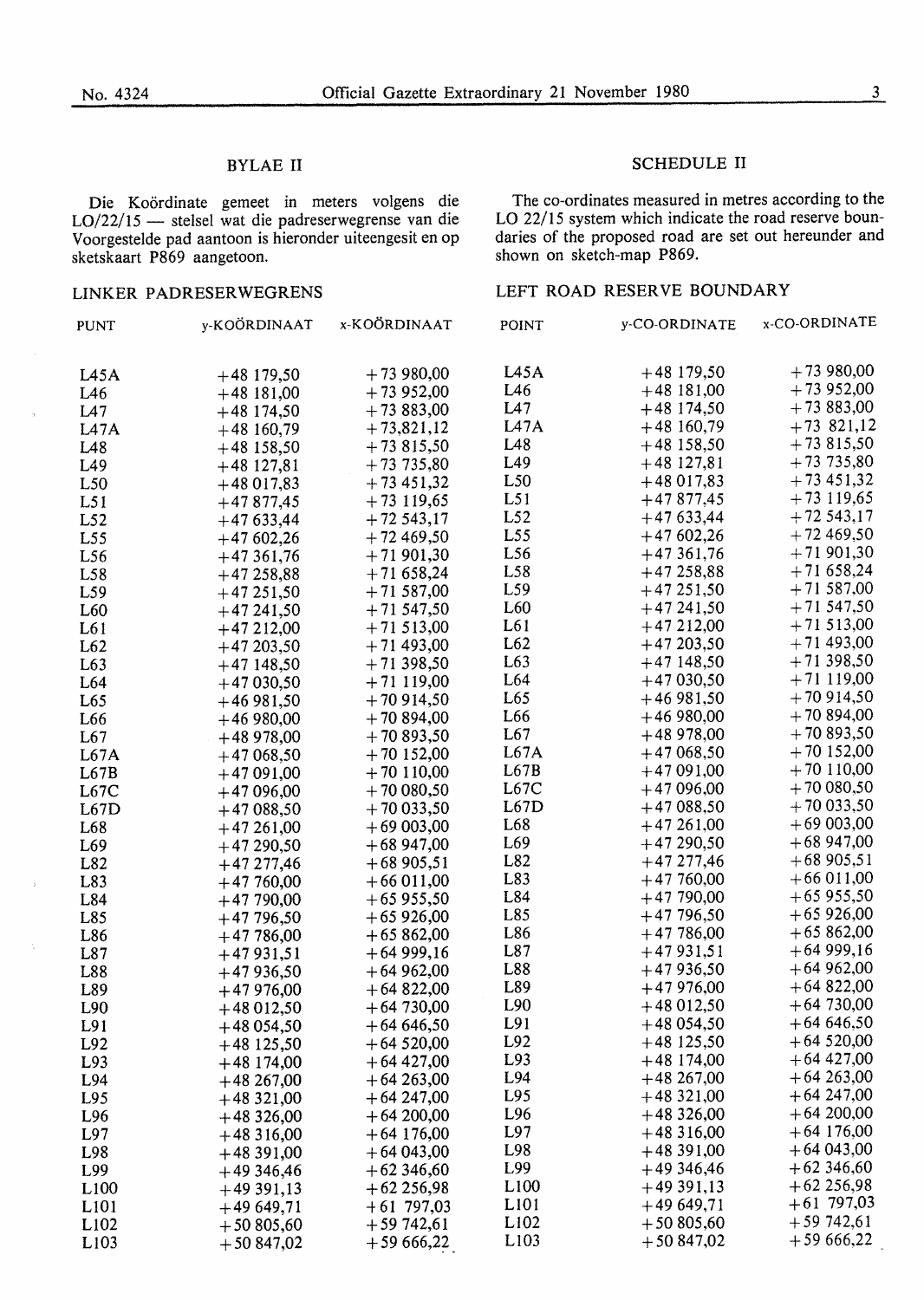| $+59659,00$<br>L104<br>$+50850,93$<br>$+59659,00$<br>L <sub>104</sub><br>$+50850,93$<br>$+59574,01$<br>L105<br>$+50893,62$<br>$+59574,01$<br>L <sub>105</sub><br>$+50893,62$<br>$+59487,72$<br>L <sub>106</sub><br>$+50933,63$<br>$+59487,72$<br>L106<br>$+50933,63$<br>$+59400,23$<br>$+50970,91$<br>L <sub>107</sub><br>L107<br>$+59400,23$<br>$+50970,91$<br>$+49462,41$<br>L1084<br>$+55022,68$<br>$+49462,41$<br>L1084<br>$+55022,68$<br>$+49370,42$<br>$+55058,45$<br>L <sub>109</sub><br>$+49370,42$<br>L <sub>109</sub><br>$+55058,45$<br>$+49277,32$<br>$+55091,21$<br>L110<br>$+49277,32$<br>L110<br>$+55091,21$<br>$+49183,20$<br>$+55120,93$<br>L111<br>$+49183,20$<br>L111<br>$+55$ 120,93<br>$+49088,16$<br>L112<br>$+55$ 147,57<br>$+49088,16$<br>L112<br>$+55$ 147,57<br>$+4892,31$<br>$+55171,11$<br>L113<br>$+4892,31$<br>L113<br>$+55171,11$<br>+48 895,79<br>L114<br>$+55$ 191,51<br>$+48895,79$<br>L114<br>$+55$ 191,51<br>$+43459,22$<br>$+56248,43$<br>L115<br>$+43459,22$<br>$+56248,43$<br>$+43343,53$<br>$+56274,57$<br>L116<br>$+43343,53$<br>$+56274,57$<br>$+43229,62$<br>L117<br>$+56307,64$<br>$+43229,62$<br>L117<br>$+56307,64$<br>$+43$ 117,92<br>$+56347,52$<br>L118<br>$+43$ 117,92<br>L118<br>$+56347,52$<br>$+43008,79$<br>$+56394,09$<br>L119<br>$+43008,79$<br>L119<br>$+56394,09$<br>$+30389,01$<br>L <sub>120</sub><br>$+62235,48$<br>$+30389,01$<br>L120<br>$+62235,48$<br>$+30301,47$<br>L <sub>121</sub><br>$+62277,76$<br>$+30301,47$<br>L121<br>$+62277,76$<br>$+30215,36$<br>L122<br>$+62322,89$<br>$+30215,36$<br>L <sub>122</sub><br>$+62322,89$<br>$+23802,85$<br>L <sub>123</sub><br>$+65818,52$<br>$+23802,85$<br>L123<br>$+65818,52$<br>$+23701,54$<br>L124<br>$+65871,30$<br>$+23701,54$<br>L124<br>$+65871,30$<br>$+23598,32$<br>L125<br>$+65920,23$<br>$+23598,32$<br>L <sub>125</sub><br>$+65920,23$<br>$+23493,33$<br>L126<br>$+65965,24$<br>$+23493,33$<br>L <sub>126</sub><br>$+65965,24$<br>$+23386,73$<br>L127<br>$+66006,25$<br>$+23336,73$<br>L <sub>127</sub><br>$+66006,25$<br>$+21632,16$<br>L128<br>$+66643,84$<br>$+21632,16$<br>L128<br>$+66643,84$<br>$+21166,79$<br>L129<br>$+66812,92$<br>$+21166,79$<br>L <sub>129</sub><br>$+66812,92$<br>$+21075,47$<br>L130<br>$+66848,71$<br>$+21075,47$<br>L <sub>130</sub><br>$+66848,71$<br>$+20986,05$<br>$+66889,01$<br>L131<br>$+20986,05$<br>L <sub>13</sub> 1<br>$+66889,01$<br>$+20898,75$<br>L132<br>$+66933,72$<br>$+20898,75$<br>$+66933,72$<br>$+20813,79$<br>L133<br>$+66982,73$<br>$+20813,79$<br>$+66982,73$<br>$+20731,40$<br>L134<br>$+67035,91$<br>$+20731,40$<br>L <sub>134</sub><br>$+67035.91$<br>RIGHT ROAD RESERVE BOUNDARY<br>REGTER PADRESERWEGRENS<br>$+73980,00$<br>$+48109,50$<br>$+73980,00$<br>R45<br>$+48$ 109,50<br>R45<br>$+73910,00$<br>$+48$ 105,50<br>$+73910,00$<br>R46<br>$+48$ 105,50<br>R46<br>$+73841,50$<br>$+48091,50$<br>$+73841,50$<br>R47<br>$+48091,50$<br>R47<br>$+73775,13$<br>$+48067,97$<br>$+73775,13$<br>R48<br>$+48067,97$<br>R48<br>$+73477,59$<br>$+47952,94$<br>$+73477,59$<br>R49<br>$+47952,94$<br>R49<br>$+73211,45$<br>$+47840,29$<br>$+73211,45$<br>R <sub>50</sub><br>$+47840,29$<br><b>R50</b><br>$+72601,00$<br>$+47581,50$<br>$+72601,00$<br>R51<br>$+47581,50$<br>R51<br>$+72480,00$<br>$+47530,00$<br>$+72480,00$<br>R54<br>$+47530,00$<br>R <sub>54</sub><br>$+71966,50$<br>$+47313,00$<br>$+71966,50$<br>R <sub>55</sub><br>$+47313,00$<br>R <sub>55</sub><br>$+71890,00$<br>$+47277,50$<br>$+71890,00$<br>R <sub>56</sub><br>$+47277,50$<br>R56<br>$+71789,50$<br>$+47238,00$<br>$+71789,50$<br>R57<br>$+47238,00$<br>R57<br>$+71664,00$<br>$+47184,50$<br><b>R57A</b><br>$+71664,00$<br>$+47184,50$<br><b>R57A</b><br>$+71627,50$<br>$+47153,50$<br>$+71627,50$<br><b>R57B</b><br>$+47$ 153,50<br><b>R57B</b><br>$+71591,00$<br>$+47138,00$<br>$+71591,00$<br><b>R57C</b><br>$+47138,00$<br><b>R57C</b><br>$+71544,00$<br>$+47134,00$<br>$+71544,00$<br><b>R57D</b><br>$+47$ 134,00<br><b>R57D</b><br>$+71495,50$<br>$+47113,00$<br>$+71495,50$<br>R <sub>58</sub><br>$+47113,00$<br>R <sub>58</sub><br>$+71422,50$<br>$+47075,50$<br>$+71422,50$<br>R <sub>59</sub><br>$+47075,50$<br>R <sub>59</sub><br>$+71350,00$<br>$+47052,00$<br>R <sub>60</sub><br>$+71350,00$<br>$+47052,00$<br><b>R60</b><br>$+71036,00$<br>$+46920,00$<br><b>R60A</b><br>$+71036,00$<br>$+46920,00$<br><b>R60A</b><br>$+70913,00$<br>$+46905,42$<br>$+70913,00$<br>R61<br>$+46905,42$<br>R61<br>$+70790,00$<br>$+46890,00$<br>R62<br>$+70790,00$<br>$+46890,00$<br>R <sub>62</sub><br>$+70140,50$<br>$+4699,50$<br>$+70140,50$<br><b>R62A</b><br>$+4699,50$<br><b>R62A</b><br>$+70093,50$<br>$+4692,00$<br>$+70093,50$<br><b>R62B</b><br>$+4692,00$<br><b>R62B</b><br>$+70064,00$<br>$+4697,00$<br>$+70064,00$<br><b>R62C</b><br>$+46997,00$<br><b>R62C</b> | PUNT             | y-KOÖRDINAAT | x-KOÖRDINAAT | point | y-CO-ORDINATE | x-CO-ORDINATE |
|--------------------------------------------------------------------------------------------------------------------------------------------------------------------------------------------------------------------------------------------------------------------------------------------------------------------------------------------------------------------------------------------------------------------------------------------------------------------------------------------------------------------------------------------------------------------------------------------------------------------------------------------------------------------------------------------------------------------------------------------------------------------------------------------------------------------------------------------------------------------------------------------------------------------------------------------------------------------------------------------------------------------------------------------------------------------------------------------------------------------------------------------------------------------------------------------------------------------------------------------------------------------------------------------------------------------------------------------------------------------------------------------------------------------------------------------------------------------------------------------------------------------------------------------------------------------------------------------------------------------------------------------------------------------------------------------------------------------------------------------------------------------------------------------------------------------------------------------------------------------------------------------------------------------------------------------------------------------------------------------------------------------------------------------------------------------------------------------------------------------------------------------------------------------------------------------------------------------------------------------------------------------------------------------------------------------------------------------------------------------------------------------------------------------------------------------------------------------------------------------------------------------------------------------------------------------------------------------------------------------------------------------------------------------------------------------------------------------------------------------------------------------------------------------------------------------------------------------------------------------------------------------------------------------------------------------------------------------------------------------------------------------------------------------------------------------------------------------------------------------------------------------------------------------------------------------------------------------------------------------------------------------------------------------------------------------------------------------------------------------------------------------------------------------------------------------------------------------------------------------------------------------------------------------------------------------------------------------------------------------------------------------------------------------------------------------------------------------------------------------------------------------------------------------------------------------------------------------------------------------------------------------------------------------------------------------------------------------------------------------------------------------------------------------------------------------------------------------------------------------------------------------------------------------------------------------------------------------------------------------------------------------------------------------------------------------------------------------------------------------------------------------------------------------------------------------------------------------------------------------------------------------------------------------------------------------------------------------------------------------------------------------------------------------------------------------------------------------------------------------------------------------------------------------------------------------------------|------------------|--------------|--------------|-------|---------------|---------------|
|                                                                                                                                                                                                                                                                                                                                                                                                                                                                                                                                                                                                                                                                                                                                                                                                                                                                                                                                                                                                                                                                                                                                                                                                                                                                                                                                                                                                                                                                                                                                                                                                                                                                                                                                                                                                                                                                                                                                                                                                                                                                                                                                                                                                                                                                                                                                                                                                                                                                                                                                                                                                                                                                                                                                                                                                                                                                                                                                                                                                                                                                                                                                                                                                                                                                                                                                                                                                                                                                                                                                                                                                                                                                                                                                                                                                                                                                                                                                                                                                                                                                                                                                                                                                                                                                                                                                                                                                                                                                                                                                                                                                                                                                                                                                                                                                                                |                  |              |              |       |               |               |
|                                                                                                                                                                                                                                                                                                                                                                                                                                                                                                                                                                                                                                                                                                                                                                                                                                                                                                                                                                                                                                                                                                                                                                                                                                                                                                                                                                                                                                                                                                                                                                                                                                                                                                                                                                                                                                                                                                                                                                                                                                                                                                                                                                                                                                                                                                                                                                                                                                                                                                                                                                                                                                                                                                                                                                                                                                                                                                                                                                                                                                                                                                                                                                                                                                                                                                                                                                                                                                                                                                                                                                                                                                                                                                                                                                                                                                                                                                                                                                                                                                                                                                                                                                                                                                                                                                                                                                                                                                                                                                                                                                                                                                                                                                                                                                                                                                |                  |              |              |       |               |               |
|                                                                                                                                                                                                                                                                                                                                                                                                                                                                                                                                                                                                                                                                                                                                                                                                                                                                                                                                                                                                                                                                                                                                                                                                                                                                                                                                                                                                                                                                                                                                                                                                                                                                                                                                                                                                                                                                                                                                                                                                                                                                                                                                                                                                                                                                                                                                                                                                                                                                                                                                                                                                                                                                                                                                                                                                                                                                                                                                                                                                                                                                                                                                                                                                                                                                                                                                                                                                                                                                                                                                                                                                                                                                                                                                                                                                                                                                                                                                                                                                                                                                                                                                                                                                                                                                                                                                                                                                                                                                                                                                                                                                                                                                                                                                                                                                                                |                  |              |              |       |               |               |
|                                                                                                                                                                                                                                                                                                                                                                                                                                                                                                                                                                                                                                                                                                                                                                                                                                                                                                                                                                                                                                                                                                                                                                                                                                                                                                                                                                                                                                                                                                                                                                                                                                                                                                                                                                                                                                                                                                                                                                                                                                                                                                                                                                                                                                                                                                                                                                                                                                                                                                                                                                                                                                                                                                                                                                                                                                                                                                                                                                                                                                                                                                                                                                                                                                                                                                                                                                                                                                                                                                                                                                                                                                                                                                                                                                                                                                                                                                                                                                                                                                                                                                                                                                                                                                                                                                                                                                                                                                                                                                                                                                                                                                                                                                                                                                                                                                |                  |              |              |       |               |               |
|                                                                                                                                                                                                                                                                                                                                                                                                                                                                                                                                                                                                                                                                                                                                                                                                                                                                                                                                                                                                                                                                                                                                                                                                                                                                                                                                                                                                                                                                                                                                                                                                                                                                                                                                                                                                                                                                                                                                                                                                                                                                                                                                                                                                                                                                                                                                                                                                                                                                                                                                                                                                                                                                                                                                                                                                                                                                                                                                                                                                                                                                                                                                                                                                                                                                                                                                                                                                                                                                                                                                                                                                                                                                                                                                                                                                                                                                                                                                                                                                                                                                                                                                                                                                                                                                                                                                                                                                                                                                                                                                                                                                                                                                                                                                                                                                                                |                  |              |              |       |               |               |
|                                                                                                                                                                                                                                                                                                                                                                                                                                                                                                                                                                                                                                                                                                                                                                                                                                                                                                                                                                                                                                                                                                                                                                                                                                                                                                                                                                                                                                                                                                                                                                                                                                                                                                                                                                                                                                                                                                                                                                                                                                                                                                                                                                                                                                                                                                                                                                                                                                                                                                                                                                                                                                                                                                                                                                                                                                                                                                                                                                                                                                                                                                                                                                                                                                                                                                                                                                                                                                                                                                                                                                                                                                                                                                                                                                                                                                                                                                                                                                                                                                                                                                                                                                                                                                                                                                                                                                                                                                                                                                                                                                                                                                                                                                                                                                                                                                |                  |              |              |       |               |               |
|                                                                                                                                                                                                                                                                                                                                                                                                                                                                                                                                                                                                                                                                                                                                                                                                                                                                                                                                                                                                                                                                                                                                                                                                                                                                                                                                                                                                                                                                                                                                                                                                                                                                                                                                                                                                                                                                                                                                                                                                                                                                                                                                                                                                                                                                                                                                                                                                                                                                                                                                                                                                                                                                                                                                                                                                                                                                                                                                                                                                                                                                                                                                                                                                                                                                                                                                                                                                                                                                                                                                                                                                                                                                                                                                                                                                                                                                                                                                                                                                                                                                                                                                                                                                                                                                                                                                                                                                                                                                                                                                                                                                                                                                                                                                                                                                                                |                  |              |              |       |               |               |
|                                                                                                                                                                                                                                                                                                                                                                                                                                                                                                                                                                                                                                                                                                                                                                                                                                                                                                                                                                                                                                                                                                                                                                                                                                                                                                                                                                                                                                                                                                                                                                                                                                                                                                                                                                                                                                                                                                                                                                                                                                                                                                                                                                                                                                                                                                                                                                                                                                                                                                                                                                                                                                                                                                                                                                                                                                                                                                                                                                                                                                                                                                                                                                                                                                                                                                                                                                                                                                                                                                                                                                                                                                                                                                                                                                                                                                                                                                                                                                                                                                                                                                                                                                                                                                                                                                                                                                                                                                                                                                                                                                                                                                                                                                                                                                                                                                |                  |              |              |       |               |               |
|                                                                                                                                                                                                                                                                                                                                                                                                                                                                                                                                                                                                                                                                                                                                                                                                                                                                                                                                                                                                                                                                                                                                                                                                                                                                                                                                                                                                                                                                                                                                                                                                                                                                                                                                                                                                                                                                                                                                                                                                                                                                                                                                                                                                                                                                                                                                                                                                                                                                                                                                                                                                                                                                                                                                                                                                                                                                                                                                                                                                                                                                                                                                                                                                                                                                                                                                                                                                                                                                                                                                                                                                                                                                                                                                                                                                                                                                                                                                                                                                                                                                                                                                                                                                                                                                                                                                                                                                                                                                                                                                                                                                                                                                                                                                                                                                                                |                  |              |              |       |               |               |
|                                                                                                                                                                                                                                                                                                                                                                                                                                                                                                                                                                                                                                                                                                                                                                                                                                                                                                                                                                                                                                                                                                                                                                                                                                                                                                                                                                                                                                                                                                                                                                                                                                                                                                                                                                                                                                                                                                                                                                                                                                                                                                                                                                                                                                                                                                                                                                                                                                                                                                                                                                                                                                                                                                                                                                                                                                                                                                                                                                                                                                                                                                                                                                                                                                                                                                                                                                                                                                                                                                                                                                                                                                                                                                                                                                                                                                                                                                                                                                                                                                                                                                                                                                                                                                                                                                                                                                                                                                                                                                                                                                                                                                                                                                                                                                                                                                |                  |              |              |       |               |               |
|                                                                                                                                                                                                                                                                                                                                                                                                                                                                                                                                                                                                                                                                                                                                                                                                                                                                                                                                                                                                                                                                                                                                                                                                                                                                                                                                                                                                                                                                                                                                                                                                                                                                                                                                                                                                                                                                                                                                                                                                                                                                                                                                                                                                                                                                                                                                                                                                                                                                                                                                                                                                                                                                                                                                                                                                                                                                                                                                                                                                                                                                                                                                                                                                                                                                                                                                                                                                                                                                                                                                                                                                                                                                                                                                                                                                                                                                                                                                                                                                                                                                                                                                                                                                                                                                                                                                                                                                                                                                                                                                                                                                                                                                                                                                                                                                                                |                  |              |              |       |               |               |
|                                                                                                                                                                                                                                                                                                                                                                                                                                                                                                                                                                                                                                                                                                                                                                                                                                                                                                                                                                                                                                                                                                                                                                                                                                                                                                                                                                                                                                                                                                                                                                                                                                                                                                                                                                                                                                                                                                                                                                                                                                                                                                                                                                                                                                                                                                                                                                                                                                                                                                                                                                                                                                                                                                                                                                                                                                                                                                                                                                                                                                                                                                                                                                                                                                                                                                                                                                                                                                                                                                                                                                                                                                                                                                                                                                                                                                                                                                                                                                                                                                                                                                                                                                                                                                                                                                                                                                                                                                                                                                                                                                                                                                                                                                                                                                                                                                |                  |              |              |       |               |               |
|                                                                                                                                                                                                                                                                                                                                                                                                                                                                                                                                                                                                                                                                                                                                                                                                                                                                                                                                                                                                                                                                                                                                                                                                                                                                                                                                                                                                                                                                                                                                                                                                                                                                                                                                                                                                                                                                                                                                                                                                                                                                                                                                                                                                                                                                                                                                                                                                                                                                                                                                                                                                                                                                                                                                                                                                                                                                                                                                                                                                                                                                                                                                                                                                                                                                                                                                                                                                                                                                                                                                                                                                                                                                                                                                                                                                                                                                                                                                                                                                                                                                                                                                                                                                                                                                                                                                                                                                                                                                                                                                                                                                                                                                                                                                                                                                                                | L115             |              |              |       |               |               |
|                                                                                                                                                                                                                                                                                                                                                                                                                                                                                                                                                                                                                                                                                                                                                                                                                                                                                                                                                                                                                                                                                                                                                                                                                                                                                                                                                                                                                                                                                                                                                                                                                                                                                                                                                                                                                                                                                                                                                                                                                                                                                                                                                                                                                                                                                                                                                                                                                                                                                                                                                                                                                                                                                                                                                                                                                                                                                                                                                                                                                                                                                                                                                                                                                                                                                                                                                                                                                                                                                                                                                                                                                                                                                                                                                                                                                                                                                                                                                                                                                                                                                                                                                                                                                                                                                                                                                                                                                                                                                                                                                                                                                                                                                                                                                                                                                                | L116             |              |              |       |               |               |
|                                                                                                                                                                                                                                                                                                                                                                                                                                                                                                                                                                                                                                                                                                                                                                                                                                                                                                                                                                                                                                                                                                                                                                                                                                                                                                                                                                                                                                                                                                                                                                                                                                                                                                                                                                                                                                                                                                                                                                                                                                                                                                                                                                                                                                                                                                                                                                                                                                                                                                                                                                                                                                                                                                                                                                                                                                                                                                                                                                                                                                                                                                                                                                                                                                                                                                                                                                                                                                                                                                                                                                                                                                                                                                                                                                                                                                                                                                                                                                                                                                                                                                                                                                                                                                                                                                                                                                                                                                                                                                                                                                                                                                                                                                                                                                                                                                |                  |              |              |       |               |               |
|                                                                                                                                                                                                                                                                                                                                                                                                                                                                                                                                                                                                                                                                                                                                                                                                                                                                                                                                                                                                                                                                                                                                                                                                                                                                                                                                                                                                                                                                                                                                                                                                                                                                                                                                                                                                                                                                                                                                                                                                                                                                                                                                                                                                                                                                                                                                                                                                                                                                                                                                                                                                                                                                                                                                                                                                                                                                                                                                                                                                                                                                                                                                                                                                                                                                                                                                                                                                                                                                                                                                                                                                                                                                                                                                                                                                                                                                                                                                                                                                                                                                                                                                                                                                                                                                                                                                                                                                                                                                                                                                                                                                                                                                                                                                                                                                                                |                  |              |              |       |               |               |
|                                                                                                                                                                                                                                                                                                                                                                                                                                                                                                                                                                                                                                                                                                                                                                                                                                                                                                                                                                                                                                                                                                                                                                                                                                                                                                                                                                                                                                                                                                                                                                                                                                                                                                                                                                                                                                                                                                                                                                                                                                                                                                                                                                                                                                                                                                                                                                                                                                                                                                                                                                                                                                                                                                                                                                                                                                                                                                                                                                                                                                                                                                                                                                                                                                                                                                                                                                                                                                                                                                                                                                                                                                                                                                                                                                                                                                                                                                                                                                                                                                                                                                                                                                                                                                                                                                                                                                                                                                                                                                                                                                                                                                                                                                                                                                                                                                |                  |              |              |       |               |               |
|                                                                                                                                                                                                                                                                                                                                                                                                                                                                                                                                                                                                                                                                                                                                                                                                                                                                                                                                                                                                                                                                                                                                                                                                                                                                                                                                                                                                                                                                                                                                                                                                                                                                                                                                                                                                                                                                                                                                                                                                                                                                                                                                                                                                                                                                                                                                                                                                                                                                                                                                                                                                                                                                                                                                                                                                                                                                                                                                                                                                                                                                                                                                                                                                                                                                                                                                                                                                                                                                                                                                                                                                                                                                                                                                                                                                                                                                                                                                                                                                                                                                                                                                                                                                                                                                                                                                                                                                                                                                                                                                                                                                                                                                                                                                                                                                                                |                  |              |              |       |               |               |
|                                                                                                                                                                                                                                                                                                                                                                                                                                                                                                                                                                                                                                                                                                                                                                                                                                                                                                                                                                                                                                                                                                                                                                                                                                                                                                                                                                                                                                                                                                                                                                                                                                                                                                                                                                                                                                                                                                                                                                                                                                                                                                                                                                                                                                                                                                                                                                                                                                                                                                                                                                                                                                                                                                                                                                                                                                                                                                                                                                                                                                                                                                                                                                                                                                                                                                                                                                                                                                                                                                                                                                                                                                                                                                                                                                                                                                                                                                                                                                                                                                                                                                                                                                                                                                                                                                                                                                                                                                                                                                                                                                                                                                                                                                                                                                                                                                |                  |              |              |       |               |               |
|                                                                                                                                                                                                                                                                                                                                                                                                                                                                                                                                                                                                                                                                                                                                                                                                                                                                                                                                                                                                                                                                                                                                                                                                                                                                                                                                                                                                                                                                                                                                                                                                                                                                                                                                                                                                                                                                                                                                                                                                                                                                                                                                                                                                                                                                                                                                                                                                                                                                                                                                                                                                                                                                                                                                                                                                                                                                                                                                                                                                                                                                                                                                                                                                                                                                                                                                                                                                                                                                                                                                                                                                                                                                                                                                                                                                                                                                                                                                                                                                                                                                                                                                                                                                                                                                                                                                                                                                                                                                                                                                                                                                                                                                                                                                                                                                                                |                  |              |              |       |               |               |
|                                                                                                                                                                                                                                                                                                                                                                                                                                                                                                                                                                                                                                                                                                                                                                                                                                                                                                                                                                                                                                                                                                                                                                                                                                                                                                                                                                                                                                                                                                                                                                                                                                                                                                                                                                                                                                                                                                                                                                                                                                                                                                                                                                                                                                                                                                                                                                                                                                                                                                                                                                                                                                                                                                                                                                                                                                                                                                                                                                                                                                                                                                                                                                                                                                                                                                                                                                                                                                                                                                                                                                                                                                                                                                                                                                                                                                                                                                                                                                                                                                                                                                                                                                                                                                                                                                                                                                                                                                                                                                                                                                                                                                                                                                                                                                                                                                |                  |              |              |       |               |               |
|                                                                                                                                                                                                                                                                                                                                                                                                                                                                                                                                                                                                                                                                                                                                                                                                                                                                                                                                                                                                                                                                                                                                                                                                                                                                                                                                                                                                                                                                                                                                                                                                                                                                                                                                                                                                                                                                                                                                                                                                                                                                                                                                                                                                                                                                                                                                                                                                                                                                                                                                                                                                                                                                                                                                                                                                                                                                                                                                                                                                                                                                                                                                                                                                                                                                                                                                                                                                                                                                                                                                                                                                                                                                                                                                                                                                                                                                                                                                                                                                                                                                                                                                                                                                                                                                                                                                                                                                                                                                                                                                                                                                                                                                                                                                                                                                                                |                  |              |              |       |               |               |
|                                                                                                                                                                                                                                                                                                                                                                                                                                                                                                                                                                                                                                                                                                                                                                                                                                                                                                                                                                                                                                                                                                                                                                                                                                                                                                                                                                                                                                                                                                                                                                                                                                                                                                                                                                                                                                                                                                                                                                                                                                                                                                                                                                                                                                                                                                                                                                                                                                                                                                                                                                                                                                                                                                                                                                                                                                                                                                                                                                                                                                                                                                                                                                                                                                                                                                                                                                                                                                                                                                                                                                                                                                                                                                                                                                                                                                                                                                                                                                                                                                                                                                                                                                                                                                                                                                                                                                                                                                                                                                                                                                                                                                                                                                                                                                                                                                |                  |              |              |       |               |               |
|                                                                                                                                                                                                                                                                                                                                                                                                                                                                                                                                                                                                                                                                                                                                                                                                                                                                                                                                                                                                                                                                                                                                                                                                                                                                                                                                                                                                                                                                                                                                                                                                                                                                                                                                                                                                                                                                                                                                                                                                                                                                                                                                                                                                                                                                                                                                                                                                                                                                                                                                                                                                                                                                                                                                                                                                                                                                                                                                                                                                                                                                                                                                                                                                                                                                                                                                                                                                                                                                                                                                                                                                                                                                                                                                                                                                                                                                                                                                                                                                                                                                                                                                                                                                                                                                                                                                                                                                                                                                                                                                                                                                                                                                                                                                                                                                                                |                  |              |              |       |               |               |
|                                                                                                                                                                                                                                                                                                                                                                                                                                                                                                                                                                                                                                                                                                                                                                                                                                                                                                                                                                                                                                                                                                                                                                                                                                                                                                                                                                                                                                                                                                                                                                                                                                                                                                                                                                                                                                                                                                                                                                                                                                                                                                                                                                                                                                                                                                                                                                                                                                                                                                                                                                                                                                                                                                                                                                                                                                                                                                                                                                                                                                                                                                                                                                                                                                                                                                                                                                                                                                                                                                                                                                                                                                                                                                                                                                                                                                                                                                                                                                                                                                                                                                                                                                                                                                                                                                                                                                                                                                                                                                                                                                                                                                                                                                                                                                                                                                |                  |              |              |       |               |               |
|                                                                                                                                                                                                                                                                                                                                                                                                                                                                                                                                                                                                                                                                                                                                                                                                                                                                                                                                                                                                                                                                                                                                                                                                                                                                                                                                                                                                                                                                                                                                                                                                                                                                                                                                                                                                                                                                                                                                                                                                                                                                                                                                                                                                                                                                                                                                                                                                                                                                                                                                                                                                                                                                                                                                                                                                                                                                                                                                                                                                                                                                                                                                                                                                                                                                                                                                                                                                                                                                                                                                                                                                                                                                                                                                                                                                                                                                                                                                                                                                                                                                                                                                                                                                                                                                                                                                                                                                                                                                                                                                                                                                                                                                                                                                                                                                                                |                  |              |              |       |               |               |
|                                                                                                                                                                                                                                                                                                                                                                                                                                                                                                                                                                                                                                                                                                                                                                                                                                                                                                                                                                                                                                                                                                                                                                                                                                                                                                                                                                                                                                                                                                                                                                                                                                                                                                                                                                                                                                                                                                                                                                                                                                                                                                                                                                                                                                                                                                                                                                                                                                                                                                                                                                                                                                                                                                                                                                                                                                                                                                                                                                                                                                                                                                                                                                                                                                                                                                                                                                                                                                                                                                                                                                                                                                                                                                                                                                                                                                                                                                                                                                                                                                                                                                                                                                                                                                                                                                                                                                                                                                                                                                                                                                                                                                                                                                                                                                                                                                |                  |              |              |       |               |               |
|                                                                                                                                                                                                                                                                                                                                                                                                                                                                                                                                                                                                                                                                                                                                                                                                                                                                                                                                                                                                                                                                                                                                                                                                                                                                                                                                                                                                                                                                                                                                                                                                                                                                                                                                                                                                                                                                                                                                                                                                                                                                                                                                                                                                                                                                                                                                                                                                                                                                                                                                                                                                                                                                                                                                                                                                                                                                                                                                                                                                                                                                                                                                                                                                                                                                                                                                                                                                                                                                                                                                                                                                                                                                                                                                                                                                                                                                                                                                                                                                                                                                                                                                                                                                                                                                                                                                                                                                                                                                                                                                                                                                                                                                                                                                                                                                                                |                  |              |              |       |               |               |
|                                                                                                                                                                                                                                                                                                                                                                                                                                                                                                                                                                                                                                                                                                                                                                                                                                                                                                                                                                                                                                                                                                                                                                                                                                                                                                                                                                                                                                                                                                                                                                                                                                                                                                                                                                                                                                                                                                                                                                                                                                                                                                                                                                                                                                                                                                                                                                                                                                                                                                                                                                                                                                                                                                                                                                                                                                                                                                                                                                                                                                                                                                                                                                                                                                                                                                                                                                                                                                                                                                                                                                                                                                                                                                                                                                                                                                                                                                                                                                                                                                                                                                                                                                                                                                                                                                                                                                                                                                                                                                                                                                                                                                                                                                                                                                                                                                |                  |              |              |       |               |               |
|                                                                                                                                                                                                                                                                                                                                                                                                                                                                                                                                                                                                                                                                                                                                                                                                                                                                                                                                                                                                                                                                                                                                                                                                                                                                                                                                                                                                                                                                                                                                                                                                                                                                                                                                                                                                                                                                                                                                                                                                                                                                                                                                                                                                                                                                                                                                                                                                                                                                                                                                                                                                                                                                                                                                                                                                                                                                                                                                                                                                                                                                                                                                                                                                                                                                                                                                                                                                                                                                                                                                                                                                                                                                                                                                                                                                                                                                                                                                                                                                                                                                                                                                                                                                                                                                                                                                                                                                                                                                                                                                                                                                                                                                                                                                                                                                                                |                  |              |              |       |               |               |
|                                                                                                                                                                                                                                                                                                                                                                                                                                                                                                                                                                                                                                                                                                                                                                                                                                                                                                                                                                                                                                                                                                                                                                                                                                                                                                                                                                                                                                                                                                                                                                                                                                                                                                                                                                                                                                                                                                                                                                                                                                                                                                                                                                                                                                                                                                                                                                                                                                                                                                                                                                                                                                                                                                                                                                                                                                                                                                                                                                                                                                                                                                                                                                                                                                                                                                                                                                                                                                                                                                                                                                                                                                                                                                                                                                                                                                                                                                                                                                                                                                                                                                                                                                                                                                                                                                                                                                                                                                                                                                                                                                                                                                                                                                                                                                                                                                | L <sub>132</sub> |              |              |       |               |               |
|                                                                                                                                                                                                                                                                                                                                                                                                                                                                                                                                                                                                                                                                                                                                                                                                                                                                                                                                                                                                                                                                                                                                                                                                                                                                                                                                                                                                                                                                                                                                                                                                                                                                                                                                                                                                                                                                                                                                                                                                                                                                                                                                                                                                                                                                                                                                                                                                                                                                                                                                                                                                                                                                                                                                                                                                                                                                                                                                                                                                                                                                                                                                                                                                                                                                                                                                                                                                                                                                                                                                                                                                                                                                                                                                                                                                                                                                                                                                                                                                                                                                                                                                                                                                                                                                                                                                                                                                                                                                                                                                                                                                                                                                                                                                                                                                                                | L133             |              |              |       |               |               |
|                                                                                                                                                                                                                                                                                                                                                                                                                                                                                                                                                                                                                                                                                                                                                                                                                                                                                                                                                                                                                                                                                                                                                                                                                                                                                                                                                                                                                                                                                                                                                                                                                                                                                                                                                                                                                                                                                                                                                                                                                                                                                                                                                                                                                                                                                                                                                                                                                                                                                                                                                                                                                                                                                                                                                                                                                                                                                                                                                                                                                                                                                                                                                                                                                                                                                                                                                                                                                                                                                                                                                                                                                                                                                                                                                                                                                                                                                                                                                                                                                                                                                                                                                                                                                                                                                                                                                                                                                                                                                                                                                                                                                                                                                                                                                                                                                                |                  |              |              |       |               |               |
|                                                                                                                                                                                                                                                                                                                                                                                                                                                                                                                                                                                                                                                                                                                                                                                                                                                                                                                                                                                                                                                                                                                                                                                                                                                                                                                                                                                                                                                                                                                                                                                                                                                                                                                                                                                                                                                                                                                                                                                                                                                                                                                                                                                                                                                                                                                                                                                                                                                                                                                                                                                                                                                                                                                                                                                                                                                                                                                                                                                                                                                                                                                                                                                                                                                                                                                                                                                                                                                                                                                                                                                                                                                                                                                                                                                                                                                                                                                                                                                                                                                                                                                                                                                                                                                                                                                                                                                                                                                                                                                                                                                                                                                                                                                                                                                                                                |                  |              |              |       |               |               |
|                                                                                                                                                                                                                                                                                                                                                                                                                                                                                                                                                                                                                                                                                                                                                                                                                                                                                                                                                                                                                                                                                                                                                                                                                                                                                                                                                                                                                                                                                                                                                                                                                                                                                                                                                                                                                                                                                                                                                                                                                                                                                                                                                                                                                                                                                                                                                                                                                                                                                                                                                                                                                                                                                                                                                                                                                                                                                                                                                                                                                                                                                                                                                                                                                                                                                                                                                                                                                                                                                                                                                                                                                                                                                                                                                                                                                                                                                                                                                                                                                                                                                                                                                                                                                                                                                                                                                                                                                                                                                                                                                                                                                                                                                                                                                                                                                                |                  |              |              |       |               |               |
|                                                                                                                                                                                                                                                                                                                                                                                                                                                                                                                                                                                                                                                                                                                                                                                                                                                                                                                                                                                                                                                                                                                                                                                                                                                                                                                                                                                                                                                                                                                                                                                                                                                                                                                                                                                                                                                                                                                                                                                                                                                                                                                                                                                                                                                                                                                                                                                                                                                                                                                                                                                                                                                                                                                                                                                                                                                                                                                                                                                                                                                                                                                                                                                                                                                                                                                                                                                                                                                                                                                                                                                                                                                                                                                                                                                                                                                                                                                                                                                                                                                                                                                                                                                                                                                                                                                                                                                                                                                                                                                                                                                                                                                                                                                                                                                                                                |                  |              |              |       |               |               |
|                                                                                                                                                                                                                                                                                                                                                                                                                                                                                                                                                                                                                                                                                                                                                                                                                                                                                                                                                                                                                                                                                                                                                                                                                                                                                                                                                                                                                                                                                                                                                                                                                                                                                                                                                                                                                                                                                                                                                                                                                                                                                                                                                                                                                                                                                                                                                                                                                                                                                                                                                                                                                                                                                                                                                                                                                                                                                                                                                                                                                                                                                                                                                                                                                                                                                                                                                                                                                                                                                                                                                                                                                                                                                                                                                                                                                                                                                                                                                                                                                                                                                                                                                                                                                                                                                                                                                                                                                                                                                                                                                                                                                                                                                                                                                                                                                                |                  |              |              |       |               |               |
|                                                                                                                                                                                                                                                                                                                                                                                                                                                                                                                                                                                                                                                                                                                                                                                                                                                                                                                                                                                                                                                                                                                                                                                                                                                                                                                                                                                                                                                                                                                                                                                                                                                                                                                                                                                                                                                                                                                                                                                                                                                                                                                                                                                                                                                                                                                                                                                                                                                                                                                                                                                                                                                                                                                                                                                                                                                                                                                                                                                                                                                                                                                                                                                                                                                                                                                                                                                                                                                                                                                                                                                                                                                                                                                                                                                                                                                                                                                                                                                                                                                                                                                                                                                                                                                                                                                                                                                                                                                                                                                                                                                                                                                                                                                                                                                                                                |                  |              |              |       |               |               |
|                                                                                                                                                                                                                                                                                                                                                                                                                                                                                                                                                                                                                                                                                                                                                                                                                                                                                                                                                                                                                                                                                                                                                                                                                                                                                                                                                                                                                                                                                                                                                                                                                                                                                                                                                                                                                                                                                                                                                                                                                                                                                                                                                                                                                                                                                                                                                                                                                                                                                                                                                                                                                                                                                                                                                                                                                                                                                                                                                                                                                                                                                                                                                                                                                                                                                                                                                                                                                                                                                                                                                                                                                                                                                                                                                                                                                                                                                                                                                                                                                                                                                                                                                                                                                                                                                                                                                                                                                                                                                                                                                                                                                                                                                                                                                                                                                                |                  |              |              |       |               |               |
|                                                                                                                                                                                                                                                                                                                                                                                                                                                                                                                                                                                                                                                                                                                                                                                                                                                                                                                                                                                                                                                                                                                                                                                                                                                                                                                                                                                                                                                                                                                                                                                                                                                                                                                                                                                                                                                                                                                                                                                                                                                                                                                                                                                                                                                                                                                                                                                                                                                                                                                                                                                                                                                                                                                                                                                                                                                                                                                                                                                                                                                                                                                                                                                                                                                                                                                                                                                                                                                                                                                                                                                                                                                                                                                                                                                                                                                                                                                                                                                                                                                                                                                                                                                                                                                                                                                                                                                                                                                                                                                                                                                                                                                                                                                                                                                                                                |                  |              |              |       |               |               |
|                                                                                                                                                                                                                                                                                                                                                                                                                                                                                                                                                                                                                                                                                                                                                                                                                                                                                                                                                                                                                                                                                                                                                                                                                                                                                                                                                                                                                                                                                                                                                                                                                                                                                                                                                                                                                                                                                                                                                                                                                                                                                                                                                                                                                                                                                                                                                                                                                                                                                                                                                                                                                                                                                                                                                                                                                                                                                                                                                                                                                                                                                                                                                                                                                                                                                                                                                                                                                                                                                                                                                                                                                                                                                                                                                                                                                                                                                                                                                                                                                                                                                                                                                                                                                                                                                                                                                                                                                                                                                                                                                                                                                                                                                                                                                                                                                                |                  |              |              |       |               |               |
|                                                                                                                                                                                                                                                                                                                                                                                                                                                                                                                                                                                                                                                                                                                                                                                                                                                                                                                                                                                                                                                                                                                                                                                                                                                                                                                                                                                                                                                                                                                                                                                                                                                                                                                                                                                                                                                                                                                                                                                                                                                                                                                                                                                                                                                                                                                                                                                                                                                                                                                                                                                                                                                                                                                                                                                                                                                                                                                                                                                                                                                                                                                                                                                                                                                                                                                                                                                                                                                                                                                                                                                                                                                                                                                                                                                                                                                                                                                                                                                                                                                                                                                                                                                                                                                                                                                                                                                                                                                                                                                                                                                                                                                                                                                                                                                                                                |                  |              |              |       |               |               |
|                                                                                                                                                                                                                                                                                                                                                                                                                                                                                                                                                                                                                                                                                                                                                                                                                                                                                                                                                                                                                                                                                                                                                                                                                                                                                                                                                                                                                                                                                                                                                                                                                                                                                                                                                                                                                                                                                                                                                                                                                                                                                                                                                                                                                                                                                                                                                                                                                                                                                                                                                                                                                                                                                                                                                                                                                                                                                                                                                                                                                                                                                                                                                                                                                                                                                                                                                                                                                                                                                                                                                                                                                                                                                                                                                                                                                                                                                                                                                                                                                                                                                                                                                                                                                                                                                                                                                                                                                                                                                                                                                                                                                                                                                                                                                                                                                                |                  |              |              |       |               |               |
|                                                                                                                                                                                                                                                                                                                                                                                                                                                                                                                                                                                                                                                                                                                                                                                                                                                                                                                                                                                                                                                                                                                                                                                                                                                                                                                                                                                                                                                                                                                                                                                                                                                                                                                                                                                                                                                                                                                                                                                                                                                                                                                                                                                                                                                                                                                                                                                                                                                                                                                                                                                                                                                                                                                                                                                                                                                                                                                                                                                                                                                                                                                                                                                                                                                                                                                                                                                                                                                                                                                                                                                                                                                                                                                                                                                                                                                                                                                                                                                                                                                                                                                                                                                                                                                                                                                                                                                                                                                                                                                                                                                                                                                                                                                                                                                                                                |                  |              |              |       |               |               |
|                                                                                                                                                                                                                                                                                                                                                                                                                                                                                                                                                                                                                                                                                                                                                                                                                                                                                                                                                                                                                                                                                                                                                                                                                                                                                                                                                                                                                                                                                                                                                                                                                                                                                                                                                                                                                                                                                                                                                                                                                                                                                                                                                                                                                                                                                                                                                                                                                                                                                                                                                                                                                                                                                                                                                                                                                                                                                                                                                                                                                                                                                                                                                                                                                                                                                                                                                                                                                                                                                                                                                                                                                                                                                                                                                                                                                                                                                                                                                                                                                                                                                                                                                                                                                                                                                                                                                                                                                                                                                                                                                                                                                                                                                                                                                                                                                                |                  |              |              |       |               |               |
|                                                                                                                                                                                                                                                                                                                                                                                                                                                                                                                                                                                                                                                                                                                                                                                                                                                                                                                                                                                                                                                                                                                                                                                                                                                                                                                                                                                                                                                                                                                                                                                                                                                                                                                                                                                                                                                                                                                                                                                                                                                                                                                                                                                                                                                                                                                                                                                                                                                                                                                                                                                                                                                                                                                                                                                                                                                                                                                                                                                                                                                                                                                                                                                                                                                                                                                                                                                                                                                                                                                                                                                                                                                                                                                                                                                                                                                                                                                                                                                                                                                                                                                                                                                                                                                                                                                                                                                                                                                                                                                                                                                                                                                                                                                                                                                                                                |                  |              |              |       |               |               |
|                                                                                                                                                                                                                                                                                                                                                                                                                                                                                                                                                                                                                                                                                                                                                                                                                                                                                                                                                                                                                                                                                                                                                                                                                                                                                                                                                                                                                                                                                                                                                                                                                                                                                                                                                                                                                                                                                                                                                                                                                                                                                                                                                                                                                                                                                                                                                                                                                                                                                                                                                                                                                                                                                                                                                                                                                                                                                                                                                                                                                                                                                                                                                                                                                                                                                                                                                                                                                                                                                                                                                                                                                                                                                                                                                                                                                                                                                                                                                                                                                                                                                                                                                                                                                                                                                                                                                                                                                                                                                                                                                                                                                                                                                                                                                                                                                                |                  |              |              |       |               |               |
|                                                                                                                                                                                                                                                                                                                                                                                                                                                                                                                                                                                                                                                                                                                                                                                                                                                                                                                                                                                                                                                                                                                                                                                                                                                                                                                                                                                                                                                                                                                                                                                                                                                                                                                                                                                                                                                                                                                                                                                                                                                                                                                                                                                                                                                                                                                                                                                                                                                                                                                                                                                                                                                                                                                                                                                                                                                                                                                                                                                                                                                                                                                                                                                                                                                                                                                                                                                                                                                                                                                                                                                                                                                                                                                                                                                                                                                                                                                                                                                                                                                                                                                                                                                                                                                                                                                                                                                                                                                                                                                                                                                                                                                                                                                                                                                                                                |                  |              |              |       |               |               |
|                                                                                                                                                                                                                                                                                                                                                                                                                                                                                                                                                                                                                                                                                                                                                                                                                                                                                                                                                                                                                                                                                                                                                                                                                                                                                                                                                                                                                                                                                                                                                                                                                                                                                                                                                                                                                                                                                                                                                                                                                                                                                                                                                                                                                                                                                                                                                                                                                                                                                                                                                                                                                                                                                                                                                                                                                                                                                                                                                                                                                                                                                                                                                                                                                                                                                                                                                                                                                                                                                                                                                                                                                                                                                                                                                                                                                                                                                                                                                                                                                                                                                                                                                                                                                                                                                                                                                                                                                                                                                                                                                                                                                                                                                                                                                                                                                                |                  |              |              |       |               |               |
|                                                                                                                                                                                                                                                                                                                                                                                                                                                                                                                                                                                                                                                                                                                                                                                                                                                                                                                                                                                                                                                                                                                                                                                                                                                                                                                                                                                                                                                                                                                                                                                                                                                                                                                                                                                                                                                                                                                                                                                                                                                                                                                                                                                                                                                                                                                                                                                                                                                                                                                                                                                                                                                                                                                                                                                                                                                                                                                                                                                                                                                                                                                                                                                                                                                                                                                                                                                                                                                                                                                                                                                                                                                                                                                                                                                                                                                                                                                                                                                                                                                                                                                                                                                                                                                                                                                                                                                                                                                                                                                                                                                                                                                                                                                                                                                                                                |                  |              |              |       |               |               |
|                                                                                                                                                                                                                                                                                                                                                                                                                                                                                                                                                                                                                                                                                                                                                                                                                                                                                                                                                                                                                                                                                                                                                                                                                                                                                                                                                                                                                                                                                                                                                                                                                                                                                                                                                                                                                                                                                                                                                                                                                                                                                                                                                                                                                                                                                                                                                                                                                                                                                                                                                                                                                                                                                                                                                                                                                                                                                                                                                                                                                                                                                                                                                                                                                                                                                                                                                                                                                                                                                                                                                                                                                                                                                                                                                                                                                                                                                                                                                                                                                                                                                                                                                                                                                                                                                                                                                                                                                                                                                                                                                                                                                                                                                                                                                                                                                                |                  |              |              |       |               |               |
|                                                                                                                                                                                                                                                                                                                                                                                                                                                                                                                                                                                                                                                                                                                                                                                                                                                                                                                                                                                                                                                                                                                                                                                                                                                                                                                                                                                                                                                                                                                                                                                                                                                                                                                                                                                                                                                                                                                                                                                                                                                                                                                                                                                                                                                                                                                                                                                                                                                                                                                                                                                                                                                                                                                                                                                                                                                                                                                                                                                                                                                                                                                                                                                                                                                                                                                                                                                                                                                                                                                                                                                                                                                                                                                                                                                                                                                                                                                                                                                                                                                                                                                                                                                                                                                                                                                                                                                                                                                                                                                                                                                                                                                                                                                                                                                                                                |                  |              |              |       |               |               |
|                                                                                                                                                                                                                                                                                                                                                                                                                                                                                                                                                                                                                                                                                                                                                                                                                                                                                                                                                                                                                                                                                                                                                                                                                                                                                                                                                                                                                                                                                                                                                                                                                                                                                                                                                                                                                                                                                                                                                                                                                                                                                                                                                                                                                                                                                                                                                                                                                                                                                                                                                                                                                                                                                                                                                                                                                                                                                                                                                                                                                                                                                                                                                                                                                                                                                                                                                                                                                                                                                                                                                                                                                                                                                                                                                                                                                                                                                                                                                                                                                                                                                                                                                                                                                                                                                                                                                                                                                                                                                                                                                                                                                                                                                                                                                                                                                                |                  |              |              |       |               |               |
|                                                                                                                                                                                                                                                                                                                                                                                                                                                                                                                                                                                                                                                                                                                                                                                                                                                                                                                                                                                                                                                                                                                                                                                                                                                                                                                                                                                                                                                                                                                                                                                                                                                                                                                                                                                                                                                                                                                                                                                                                                                                                                                                                                                                                                                                                                                                                                                                                                                                                                                                                                                                                                                                                                                                                                                                                                                                                                                                                                                                                                                                                                                                                                                                                                                                                                                                                                                                                                                                                                                                                                                                                                                                                                                                                                                                                                                                                                                                                                                                                                                                                                                                                                                                                                                                                                                                                                                                                                                                                                                                                                                                                                                                                                                                                                                                                                |                  |              |              |       |               |               |
|                                                                                                                                                                                                                                                                                                                                                                                                                                                                                                                                                                                                                                                                                                                                                                                                                                                                                                                                                                                                                                                                                                                                                                                                                                                                                                                                                                                                                                                                                                                                                                                                                                                                                                                                                                                                                                                                                                                                                                                                                                                                                                                                                                                                                                                                                                                                                                                                                                                                                                                                                                                                                                                                                                                                                                                                                                                                                                                                                                                                                                                                                                                                                                                                                                                                                                                                                                                                                                                                                                                                                                                                                                                                                                                                                                                                                                                                                                                                                                                                                                                                                                                                                                                                                                                                                                                                                                                                                                                                                                                                                                                                                                                                                                                                                                                                                                |                  |              |              |       |               |               |
|                                                                                                                                                                                                                                                                                                                                                                                                                                                                                                                                                                                                                                                                                                                                                                                                                                                                                                                                                                                                                                                                                                                                                                                                                                                                                                                                                                                                                                                                                                                                                                                                                                                                                                                                                                                                                                                                                                                                                                                                                                                                                                                                                                                                                                                                                                                                                                                                                                                                                                                                                                                                                                                                                                                                                                                                                                                                                                                                                                                                                                                                                                                                                                                                                                                                                                                                                                                                                                                                                                                                                                                                                                                                                                                                                                                                                                                                                                                                                                                                                                                                                                                                                                                                                                                                                                                                                                                                                                                                                                                                                                                                                                                                                                                                                                                                                                |                  |              |              |       |               |               |
|                                                                                                                                                                                                                                                                                                                                                                                                                                                                                                                                                                                                                                                                                                                                                                                                                                                                                                                                                                                                                                                                                                                                                                                                                                                                                                                                                                                                                                                                                                                                                                                                                                                                                                                                                                                                                                                                                                                                                                                                                                                                                                                                                                                                                                                                                                                                                                                                                                                                                                                                                                                                                                                                                                                                                                                                                                                                                                                                                                                                                                                                                                                                                                                                                                                                                                                                                                                                                                                                                                                                                                                                                                                                                                                                                                                                                                                                                                                                                                                                                                                                                                                                                                                                                                                                                                                                                                                                                                                                                                                                                                                                                                                                                                                                                                                                                                |                  |              |              |       |               |               |
|                                                                                                                                                                                                                                                                                                                                                                                                                                                                                                                                                                                                                                                                                                                                                                                                                                                                                                                                                                                                                                                                                                                                                                                                                                                                                                                                                                                                                                                                                                                                                                                                                                                                                                                                                                                                                                                                                                                                                                                                                                                                                                                                                                                                                                                                                                                                                                                                                                                                                                                                                                                                                                                                                                                                                                                                                                                                                                                                                                                                                                                                                                                                                                                                                                                                                                                                                                                                                                                                                                                                                                                                                                                                                                                                                                                                                                                                                                                                                                                                                                                                                                                                                                                                                                                                                                                                                                                                                                                                                                                                                                                                                                                                                                                                                                                                                                |                  |              |              |       |               |               |
|                                                                                                                                                                                                                                                                                                                                                                                                                                                                                                                                                                                                                                                                                                                                                                                                                                                                                                                                                                                                                                                                                                                                                                                                                                                                                                                                                                                                                                                                                                                                                                                                                                                                                                                                                                                                                                                                                                                                                                                                                                                                                                                                                                                                                                                                                                                                                                                                                                                                                                                                                                                                                                                                                                                                                                                                                                                                                                                                                                                                                                                                                                                                                                                                                                                                                                                                                                                                                                                                                                                                                                                                                                                                                                                                                                                                                                                                                                                                                                                                                                                                                                                                                                                                                                                                                                                                                                                                                                                                                                                                                                                                                                                                                                                                                                                                                                |                  |              |              |       |               |               |

 $\ddot{\phantom{0}}$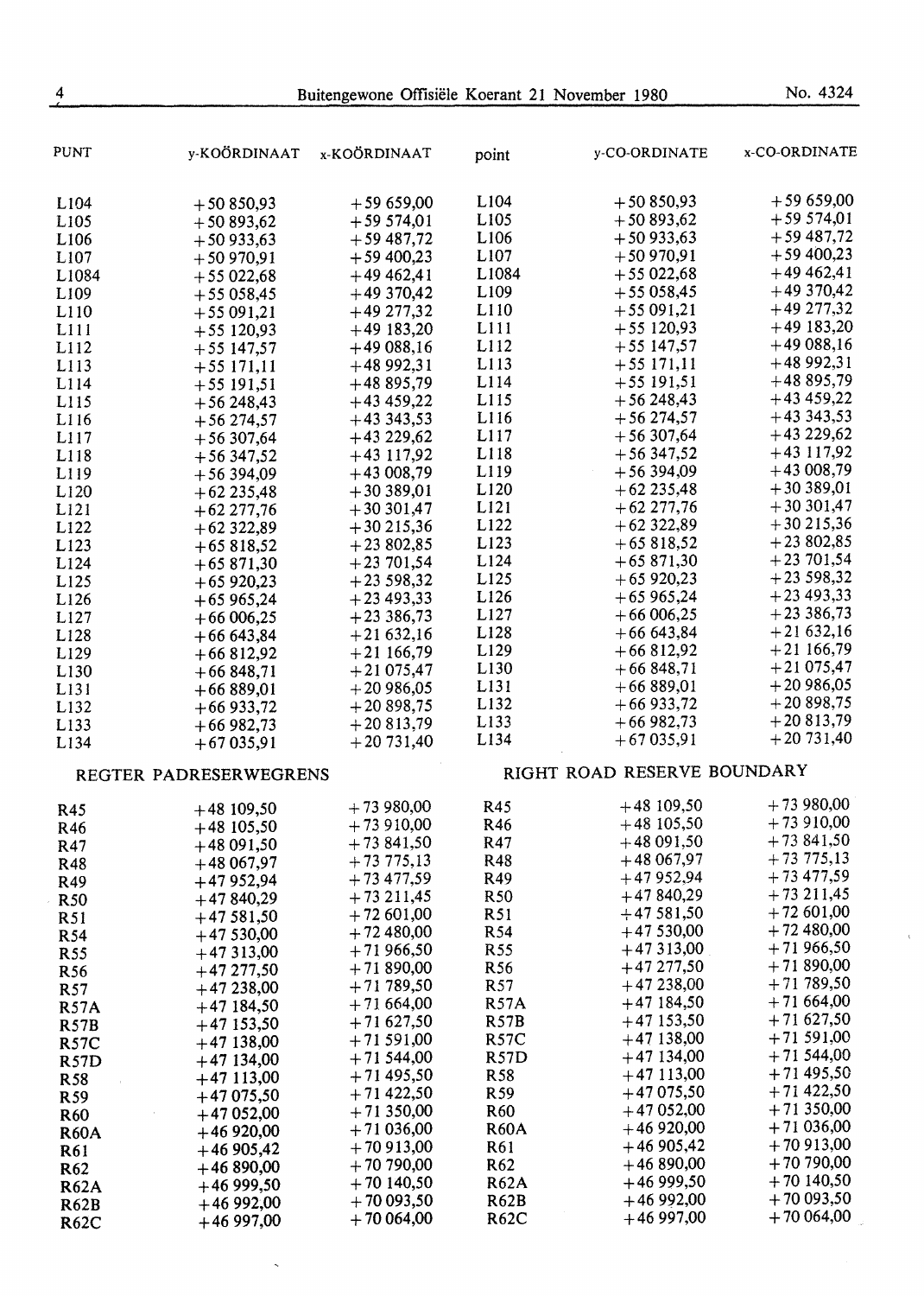| <b>R62D</b>      | $+47109,50$  | $+70022,00$ | R62D              | $+47109,50$  | $+70022,00$                |
|------------------|--------------|-------------|-------------------|--------------|----------------------------|
| <b>R62E</b>      | $+47191,00$  | $+6895,00$  | <b>R62E</b>       | $+47191,00$  | $+6895,00$                 |
| <b>R62F</b>      | $+47186,00$  | $+68936,00$ | <b>R62F</b>       | $+47186,00$  | $+68936,00$                |
| R <sub>63</sub>  | $+47191,00$  | $+68901,00$ | R <sub>63</sub>   | $+47191,00$  | $+68901,00$                |
| <b>R63A</b>      | $+47214,00$  | $+68851,00$ | <b>R63A</b>       | $+47214,00$  | $+68851,00$                |
| R <sub>64</sub>  | $+47853,13$  | $+65032,66$ | R <sub>64</sub>   | $+47853,13$  | $+65032,66$                |
| R <sub>65</sub>  | $+47883,00$  | $+64858,00$ | R <sub>65</sub>   | $+47883,00$  | $+64858,00$                |
| R <sub>66</sub>  | $+47900,50$  | $+64797,50$ | R66               | $+47900,50$  | $+64797,50$                |
| R67              | $+47938,50$  | $+64698,00$ | R67               | $+47938,50$  | $+64698,00$                |
| R68              | $+47983,50$  | $+64607,00$ | R68               | $+47983,50$  | $+64607,00$                |
| R <sub>69</sub>  | $+48037,50$  | $+64512,00$ | R <sub>69</sub>   | $+48037,50$  | $+64512,00$                |
| R70              | $+48$ 192,50 | $+64233,00$ | R70               | $+48$ 192,50 | $+64233,00$                |
| R71              | $+48305,00$  | $+64034,50$ | R71               | $+48305,00$  | $+64034,50$                |
| R72              | $+49276,74$  | $+62307,36$ | R72               | $+49276,74$  | $+62307,36$                |
| R73              | $+49330,13$  | $+62222,66$ | R73               | $+49330,13$  | $+62222,66$                |
| R74              | $+49956,70$  | $+61108,67$ | R74               | $+49956,70$  | $+61108,67$                |
| R75              | $+50744,60$  | $+59708,29$ | R75               | $+50744,60$  | $+59708,29$                |
| R76              | $+50788,88$  | $+59626,61$ | R76               | $+50788,88$  | $+59626,61$                |
| R77              | $+50830,58$  | $+59543,59$ | R77               | $+50830,58$  | $+59543,59$                |
| R78              | $+50869,66$  | $+59459,30$ | R78               | $+50869,66$  | $+59459,30$                |
| R79              | $+50906,09$  | $+59373,81$ | R79               | $+50906,09$  | $+59373,81$                |
| <b>R80</b>       | $+50939,11$  | $+59292,83$ | R80               | $+50939,11$  | $+59292,83$                |
| R81              | $+54957,86$  | $+49435,99$ | R81               | $+54957,86$  | $+49435,99$                |
| R82              | $+5492,81$   | $+49346,13$ | R82               | $+5492,81$   | $+49346,13$                |
| R83              | $+55024,82$  | $+49255,18$ | R83               | $+55024,82$  | $+49255,18$                |
| R84              | $+55053,85$  | $+49163,23$ | R84               |              | $+49163,23$                |
| <b>R85</b>       | $+55079,88$  | $+49070,39$ | R85               | $+55053,85$  | $+49070,39$                |
| R86              | $+55102,87$  | $+48976,75$ | R86               | $+55079,88$  | $+48976,75$                |
|                  |              | $+48882,43$ | R87               | $+55102,87$  | $+48882,43$                |
| R87              | $+55122,79$  |             | R88               | $+55122,79$  | $+43445,86$                |
| R88              | $+56$ 179,72 | $+43445,86$ | R89               | $+56179,72$  |                            |
| R89              | $+56206,79$  | $+43326,05$ |                   | $+56206,79$  | $+43326,05$<br>$+43208,09$ |
| R <sub>90</sub>  | $+56241,04$  | $+43208,09$ | R90               | $+56241,04$  |                            |
| R91              | $+56282,34$  | $+43092,41$ | R91               | $+56282,34$  | $+43092,41$                |
| R92              | $+56330,57$  | $+42979,39$ | R92               | $+56330,57$  | $+42979,39$                |
| R93              | $+62171,96$  | $+30359,61$ | R93               | $+62171,96$  | $+30359,61$                |
| R94              | $+62215,24$  | $+30269,99$ | R94               | $+62215,24$  | $+30269,99$                |
| R95              | $+62261,43$  | $+30181,86$ | R95               | $+62261,43$  | $+30181,86$                |
| R96              | $+65757,06$  | $+23769,35$ | R96               | $+65757,06$  | $+23769,35$                |
| R97              | $+65808,62$  | $+23670,38$ | R97               | $+65808,62$  | $+23670,38$                |
| R98              | $+65856,42$  | $+23569,54$ | R98               | $+65856,42$  | $+23569,54$                |
| R99              | $+65900,39$  | $+23466,97$ | R99               | $+65900,39$  | $+23466,97$                |
| R <sub>100</sub> | $+65940,45$  | $+23362,83$ | R <sub>100</sub>  | $+65940,45$  | $+23362,83$                |
| R <sub>101</sub> | $+66571,92$  | $+21625,10$ | R <sub>10</sub> 1 | $+66571,92$  | $+21625,10$                |
| R <sub>102</sub> | $+66747,12$  | $+21142,89$ | R <sub>102</sub>  | $+66747,12$  | $+21142,89$                |
| R <sub>103</sub> | $+66784,18$  | $+21048,32$ | R <sub>103</sub>  | $+66784,18$  | $+21048,32$                |
| R <sub>104</sub> | $+66825,91$  | $+20955,72$ | R <sub>104</sub>  | $+66825,91$  | $+20955,72$                |
| R <sub>105</sub> | $+66872,21$  | $+20865,32$ | R <sub>105</sub>  | $+66872,21$  | $+20865,32$                |
| R <sub>106</sub> | $+66922,96$  | $+20777,34$ | R <sub>106</sub>  | $+66922,96$  | $+20\,777,34$              |
| R <sub>107</sub> | $+66978,07$  | $+20691,98$ | R <sub>107</sub>  | $+66978,07$  | $+20691,98$                |